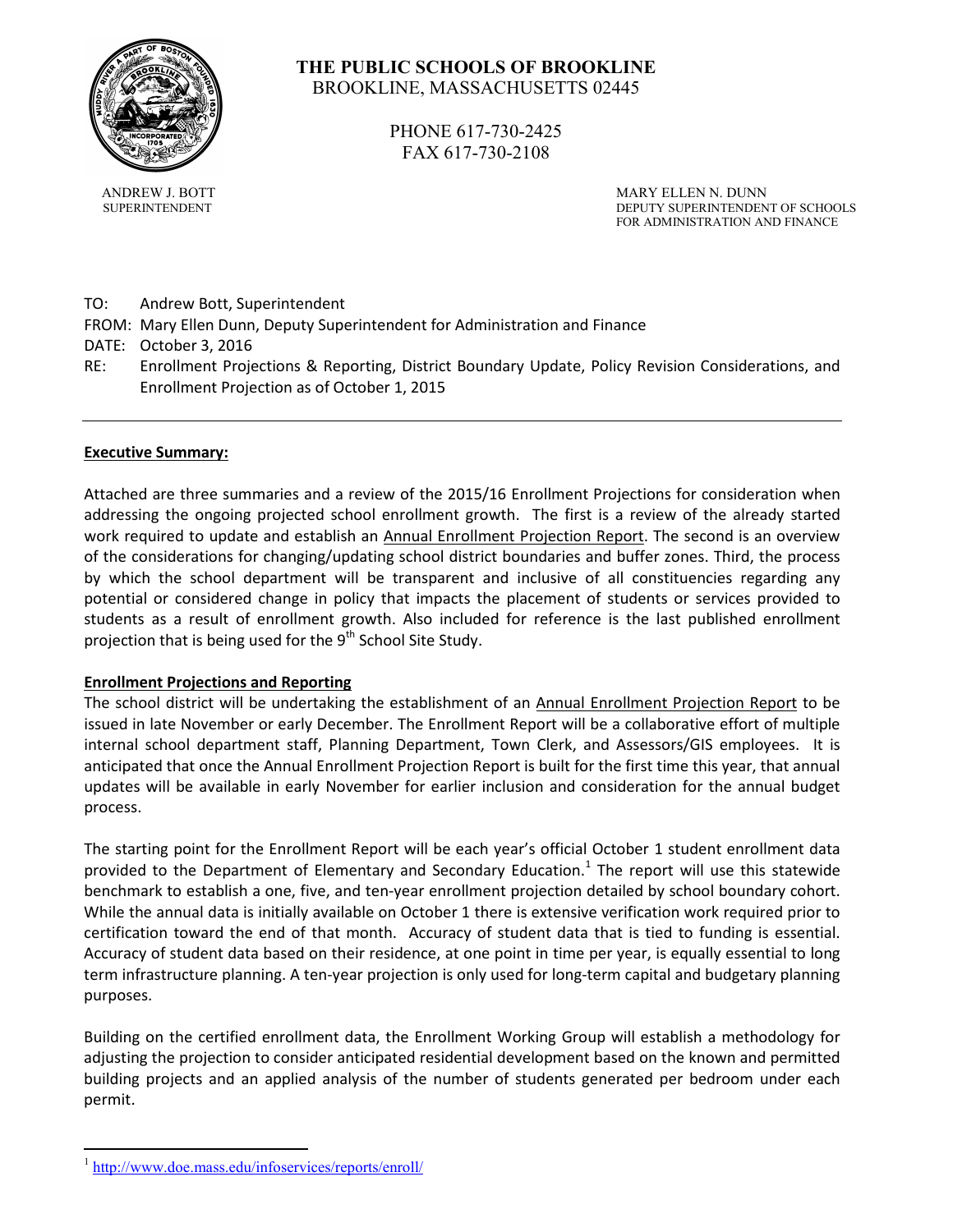The one-year enrollment projection will update the placement and (residence) location of students and provide a comparison to prior years. The report and future versions will begin to represent the enrollment projection in table, graph, and GIS map formats. Adding the GIS map format will allow readers to visually understand where students are residing within the community and within school boundaries. Over time, the mapping of students by census block should develop sufficient data and reveal trends in both numeric and geographic shifts in student population that will be useful in forecasting any need for district boundary review.

# **District Boundary Review**

Brookline is divided up geographically into school districts organized around each school building and supplemented by buffer zones that allow for balancing on a school-by-school basis and avoid overcrowding. The impending addition of a  $9<sup>th</sup>$  elementary school will necessitate the reconsideration of school district boundaries – dividing the town up into nine rather than eight districts will require some boundary adjustment for each and every school district. The following list of criteria provides an overview of the factors that have in the past and will be utilized in formulating revisions in the student assignment policies and district boundaries. These considerations are not presented in rank order:

# **Student Assignment Considerations**

- 1. Provide targeted relief to schools in relation to space and class size.
- 2. Maintain class size guidelines across the system with a focus on creating equitable class size across all K-8 elementary schools.
- 3. Avoid creating socio-economic disproportionality in student assignments.
- 4. Maximize walkability with a goal of alignment with Brookline's Complete Streets Policy.
- 5. Maximize geographical continuity by respecting the geographic boundaries of existing neighborhoods.
- 6. Take into account major roadways and any traffic implications that will have an impact on the safety of students.
- 7. Take into account hills and other geographic features.
- 8. Consider impact of assignment on transportation efficiency and costs by minimizing the need for busing. Consider existing bus routes as a starting point.
- 9. Consider impact of assignment on programming costs (e.g. relocating special education programs).
- 10. Regain and maintain dedicated classroom space for art, music, special education and English language learner programs.
- 11. Consider capacity of cores spaces (cafeteria, library, gym, etc.), in addition to the number of classrooms available.
- 12. Plan with the goal of leaving some room for growth while accounting for known/expected future residential developments.
- 13. Minimize the impact of any change on current students (i.e. explore options such as the grandfathering of students and families).
- 14. Establish boundary review process to be addressed periodically perhaps once every 6-9 years.
- 15. Evaluate the continued use of buffer zones when enrolling new families as a tool to manage future enrollment growth.

# **Policy Revision Considerations**

All School Committee policy revisions must go through a public review process. The School Committee process is to have a policy recommendation reviewed through the School Committee Policy Sub Committee and then receive up to three readings with the full school committee before approval. Policies that may be impacted by enrollment projections and district boundary review are **J 1 d. Assignment of Students to Schools** (Appendix A), Transportation, or other policy that impacts the assignment or placement of students, and services required.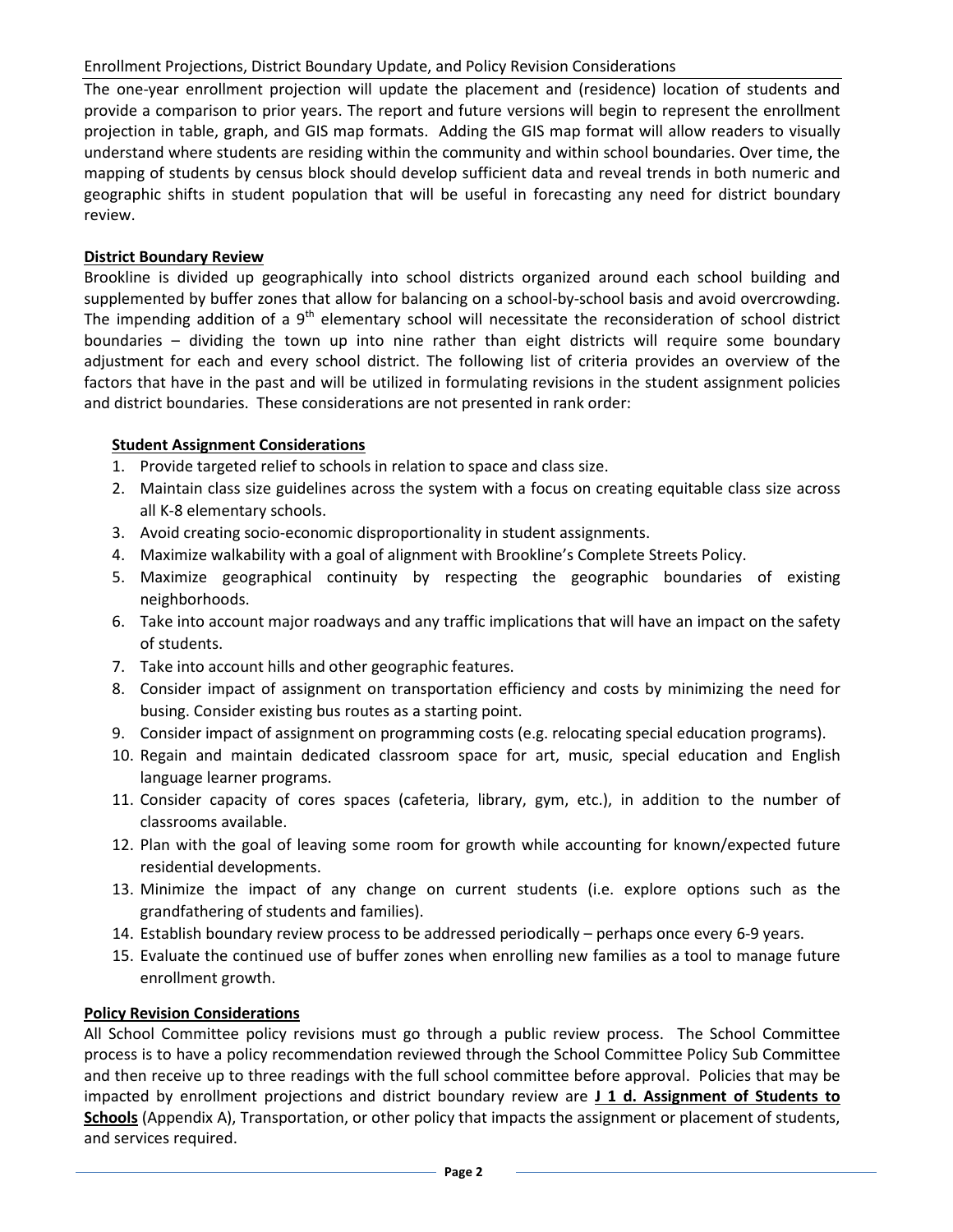#### **Enrollment Projection**

The district has been experiencing significant enrollment growth since 2005. Over 1500 students have been absorbed into the existing eight Kindergarten through  $8^{th}$  Grade buildings. A total of 55 Classrooms were added through the use of an "Expand-in-Place" strategy since 2008

The report provides a summary, as presented, regarding how the district has addressed enrollment growth for the last ten years and the last projections calculated using the October 1, 2015 enrollment information.

Future enrollment projections anticipate approximately 700 additional students in the next five years as birth trends and enrollment growth continue to be maintained at the same level as the last ten years. Appendix B provides a graphic forecast of the enrollment projection and the impact on class size as the district continues to grow in enrollment but not in physical space.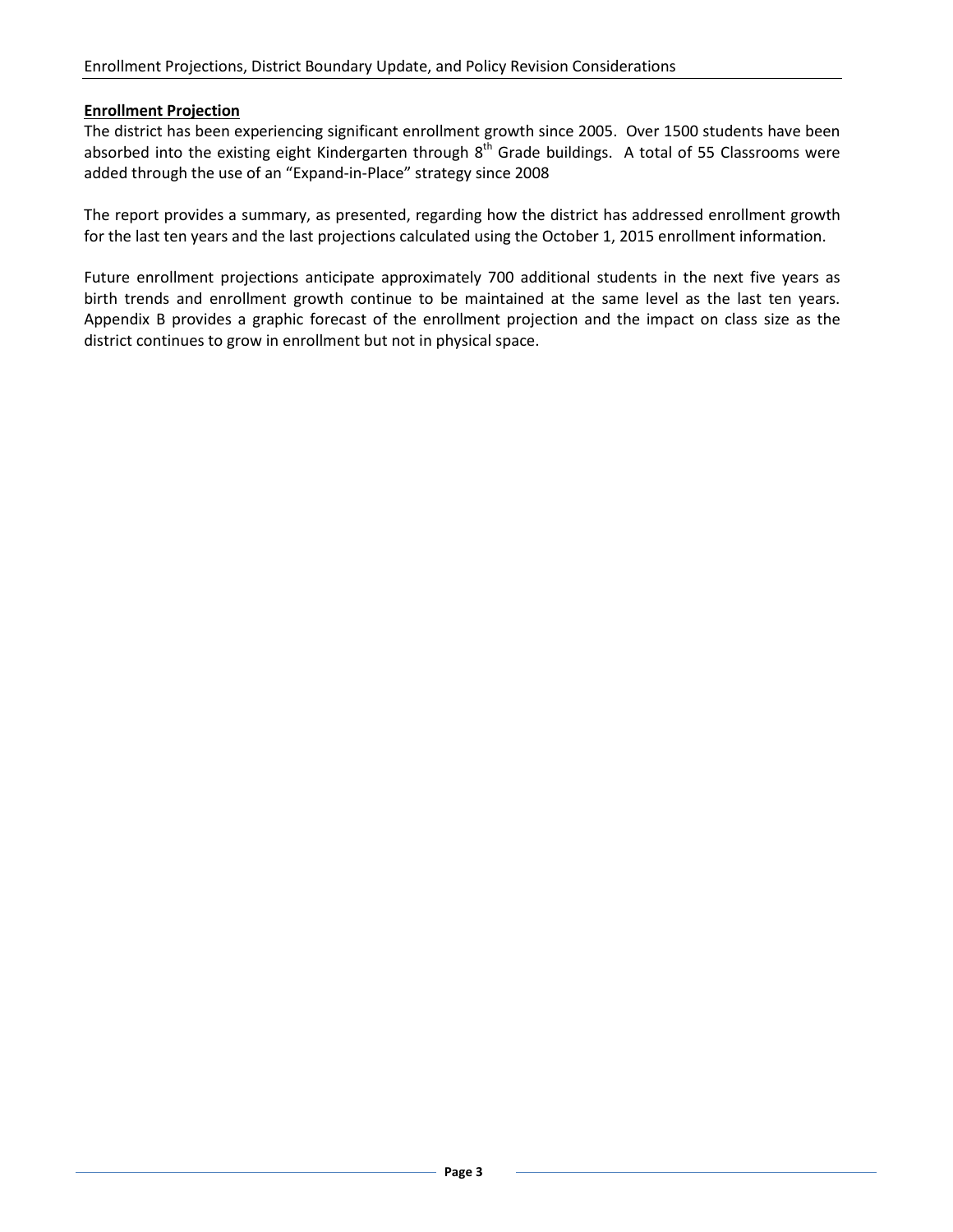# **Enrollment Projections and Reporting, District Boundary Review, and Policy Revision Considerations**

#### **Enrollment Projections and Reporting**

The school district will be undertaking the establishment of an annual Enrollment Projection Report to be issued in late November or early December this year. The Enrollment Report will be a collaborative effort of multiple internal school department staff, Planning Department, Town Clerk, and Assessors/GIS employees. The enrollment report will be updated by November 1 of each school year with the annual October 1, student enrollment data that will be certified to the DESE at the end of October. Reflecting on the fact that the school district is potentially opening a new school in 2021, the following begins to lay out a plan for populating the new school.

The Enrollment Report will begin with using the official October 1 student enrollment data provided to the Department of Elementary and Secondary Education.<sup>[2](#page-3-0)</sup> The report will use the statewide benchmark to establish a one, five, and ten-year enrollment projection by district and school boundary cohort. Generally, this benchmark data is not certified until the middle to end of October. Prior to certification, the district must ensure that all students not enrolled as of October 1 are removed from the count. This can include EDCO students, BEEP students under the age of 3, pre-registration students not yet placed, errors in student placement and coding. Without the proofing of student data, the October 1 number could be off between 50 to 150 students in either direction each year. This data establishes our funding rates for Chapter 70, federal and state entitlement grants, and other state and federal funding sources. There are over 56 data elements required for each student.<sup>2</sup> Accuracy of student data that is tied to funding is essential. Accuracy of student data based on their residence, at one point in time per year is also essential to long term infrastructure planning.

In addition, the Enrollment Working Group will establish a methodology for adjusting the projection to consider new residential development, if necessary, which will be completed based on the known and permitted building permits and an applied analysis of the number of students generated per bedroom under each permit.

The one-year enrollment projection will also update the placement and location of students and compare them to prior years. This will be completed in GIS map form using the census blocks to reduce the over identification of elementary students by address. This will allow the reader over time to visually see where students are residing within the community and within school boundaries. Over time, the Enrollment Working Group will have enough data in this format to show trends in any movement in residential addresses. Depending on the options chosen for boundary assignments of students, the five-year projection might be able to show a shift in where students reside. But likely it will only show where students who are currently in preK-grade 3 reside. Grade 4-8 in five years will not be at the elementary school. It will not be able to show the reader any historical trends on residential addresses that "traditionally" house students without mapping the data annually and tracking any generational or short-term turnover of residential addresses. The ten-year enrollment projection of students is not reliable as the students in the K-8 system are not yet born and assumptions based on generational turnover of residences or apartments would result in a high margin of error. This aspect of the annual enrollment projection report will be used for long-term capital and budgetary planning purposes.

<span id="page-3-0"></span><http://www.doe.mass.edu/infoservices/reports/enroll/>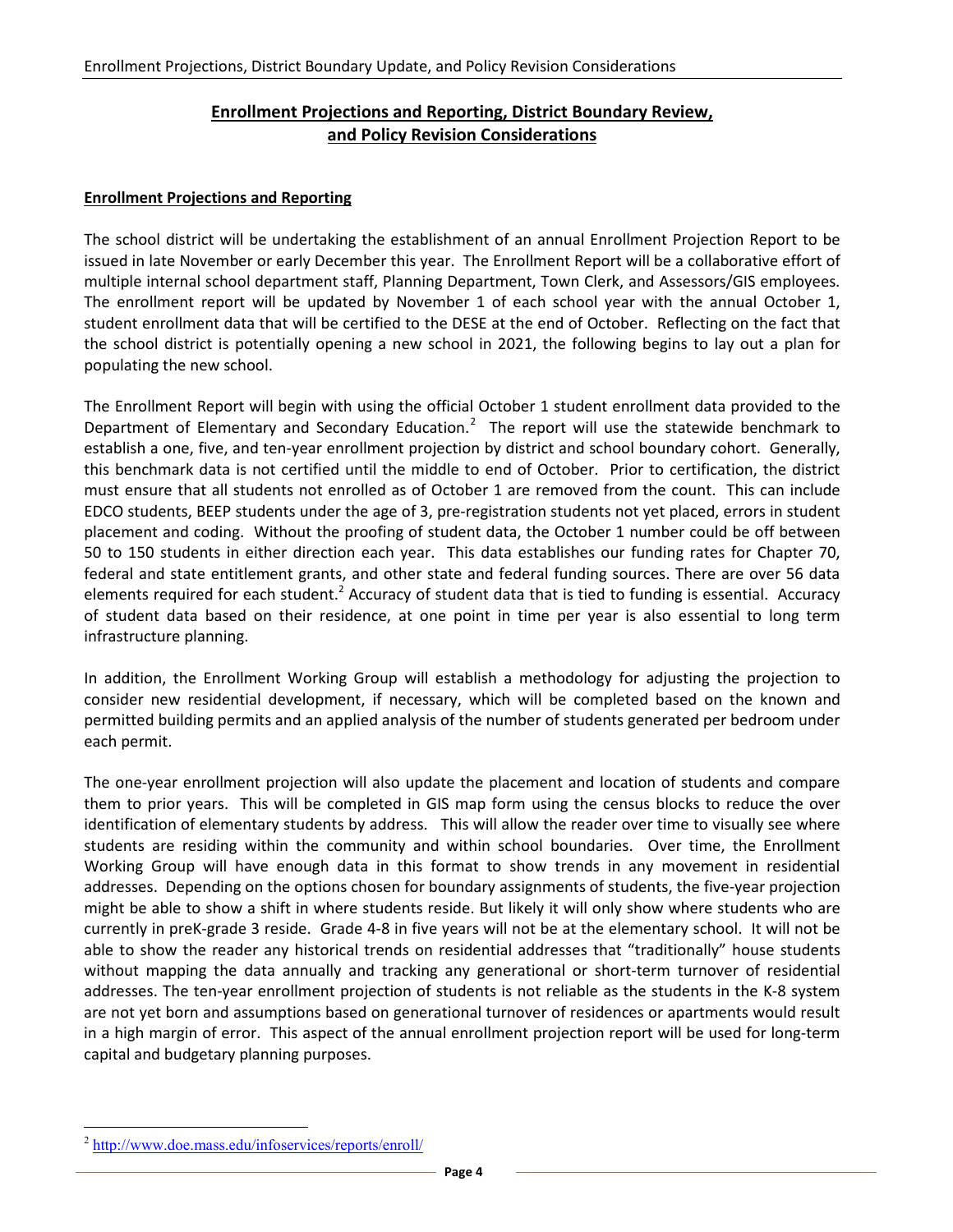The report and future versions will begin to represent the enrollment projection in table, graph, and GIS map formats. Adding the GIS map format will allow readers to visually understand where students are residing within the community and within school boundaries. Over time, the mapping of students by census block should develop sufficient data and reveal trends in both numeric and geographic shifts in student population that will be useful in forecasting any need for district boundary review.

#### **District Boundary Review**

Due to the rise in enrollment over the last ten years, the expansion of the buffer zones, and the projected continuation of enrollment growth, the Public Schools of Brookline must commence a review of all district boundary lines. The traditional school district boundary structure restricts attendance by geographic location and proximity of a residence to a specific school.

Each annual Enrollment Projection Report should include a review of any trend data of shifting residences of students and the utilization of buffer zones. These considerations are not listed in rank order:

### **Student Assignment Considerations:**

- 1. Provide targeted relief to schools in relation to space and class size.
- 2. Maintain class size guidelines across the system with a focus on creating equitable class size across all K-8 elementary schools.
- 3. Avoid creating socio-economic disproportionality in student assignments.
- 4. Maximize walkability with a goal of alignment with Brookline's Complete Streets Policy.
- 5. Maximize geographical continuity by respecting the geographic boundaries of existing neighborhoods.
- 6. Take into account major roadways and any traffic implications that will have an impact on the safety of students.
- 7. Take into account hills and other geographic features.
- 8. Consider impact of assignment on transportation efficiency and costs by minimizing the need for busing. Consider existing bus routes as a starting point.
- 9. Consider impact of assignment on programming costs (e.g. relocating special education programs).
- 10. Regain and maintain dedicated classroom space for art, music, and special education and English Language Learner (ELL) programs.
- 11. Consider capacity of core spaces (cafeteria, library, gym, etc.), in addition to the number of classroom available.
- 12. Plan with the goal of leaving some room for growth while accounting for known/expected future residential developments.
- 13. Minimize the impact of any change on current students (i.e. explore options such as the grandfathering of students and families).
- 14. Establish boundary review process to be addressed periodically or once every 6-9 years.
- 15. Evaluate the continued use of buffer zones when enrolling new families as a tool to manage future enrollment growth.

**District Boundaries:** Attendance areas for the various schools of the town will be drawn up by the Superintendent and approved by the School Committee. The primary considerations that govern the establishment of a school attendance area are school capacity and transportation considerations. Generally, with few exceptions, students will attend the school in the attendance area in which they live.

As part of the enrollment projection and the district boundary review, the Enrollment Working Group will look at the potential impact on district lines for changes in property. Property owners in Brookline may have a "build by right" or new development plans (e.g. 40b) are filed to modify or change the number of residential units on a specific lot. Both increases and decreases in bedrooms will be reviewed annually to monitor any future impact on enrollment.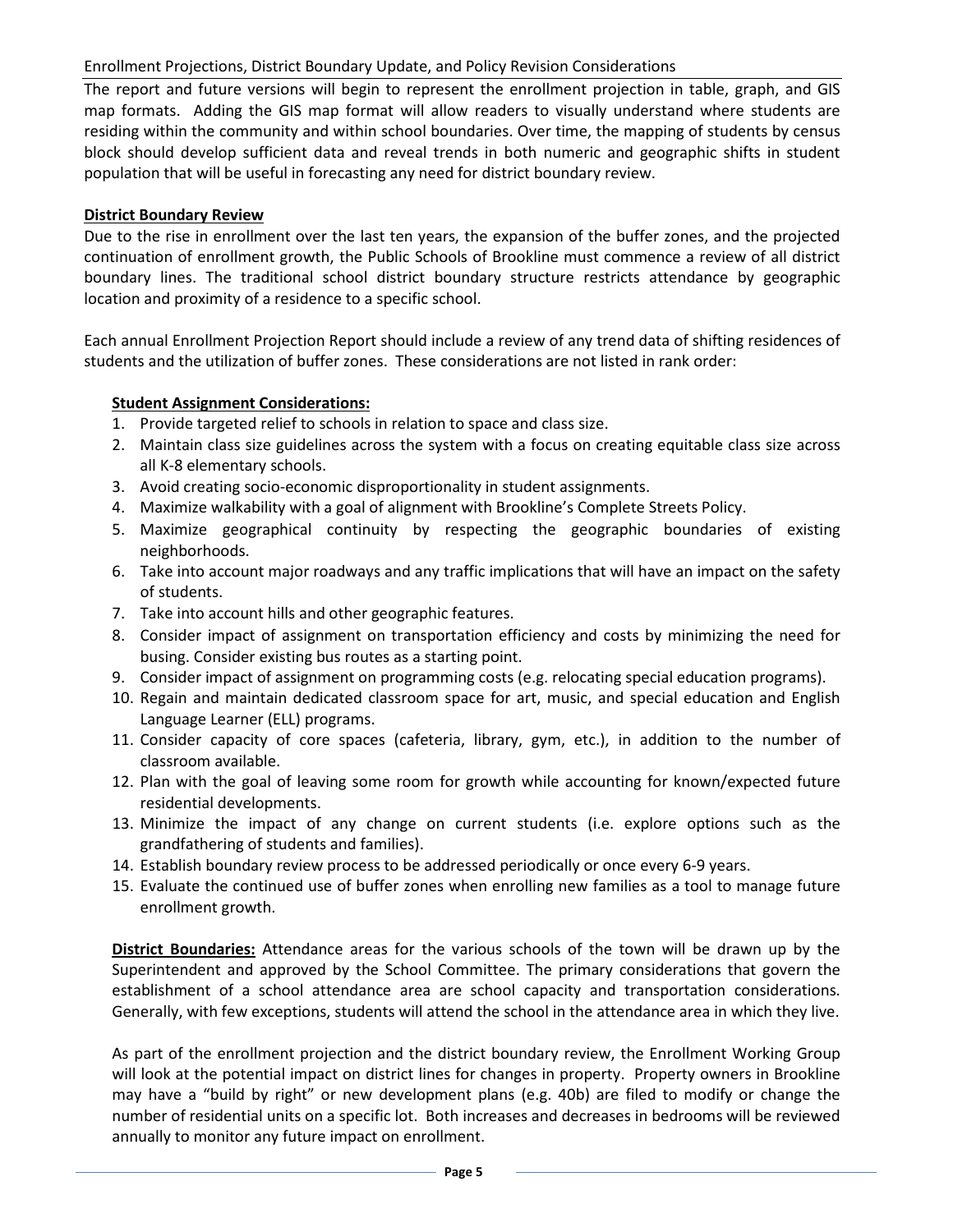**Maintain Buffer Zone Policy**: A "buffer zone" is defined as a specified area between two or more school assignment areas that permits individual addresses to be assigned to two or more schools while keeping siblings assigned to the same school. All other assignment area lines are fixed and students living within these boundaries are assigned to one school based on address.

The buffer zone option potentially increases the need for transportation if residences are over two miles as the "districted school" is not established until the parents have made a request or establishes by policy a "home" district. The district could take the position that placement of students over two miles from their residence would not be considered or allowed to be moved as part of the buffer zone policy. Therefore, the Town would not invoke M.G.L. c.71, s. 68: Duties of towns to maintain schools; transportation of children, school building committee representation. In addition, the district may consider children from the same family are not split and assigned to two different schools.

**Transportation:** The state requires transportation of a grade K through 6 students who live over two miles from their districted school. The School Department should adopt a revision to current policy that no transportation will be provided unless required by statute. <sup>[3](#page-5-0)</sup> Current district policy is 1.5 miles and is based on a now defunct state reimbursement for public school transportation.

#### **"Measurable Distances**

The Department of Elementary and Secondary Education policy regarding the "measurable distances" provisions set forth in M.G.L. c.71, s. 68, is as follows:

#### a. **Measurable Distances**

The distance between a pupil's residence and the school the pupil is entitled to attend or the nearest school bus stop shall be measured from "portal to portal" over a commonly traveled route.

- b. **Portal to portal** shall mean the **sidewalk or public way** in front or nearest to a pupil's home of residence to the entrance way of the school building the public is attending. Where there is more than one entrance way to the school building either entrance way may be used for measuring distances if both of the entrances are ordinarily accessible.
- c. **Commonly traveled route** shall mean a **sidewalk or public way** which, in the ordinary course, is open and accessible to pedestrian traffic.

The above definition of a "commonly traveled route" shall be used to determine and verify numbers of pupils being transported at least 2 miles from school, including instances where a school committee elects to transport pupils, because of hazardous/safety conditions, over a route other than a "commonly traveled route" as defined in our policy on "measurable distances." A public way is considered not open and accessible when a state (excluding Department of Elementary and Secondary Education) or federal agency has officially excluded school transportation vehicles from using the route. School transportation vehicles are not required to travel over nonpublic ways (c.90). A public way is adopted and registered as such in the city or town (c.81).**" [4](#page-5-1)**

#### **Consideration for Building and Maintaining Positive School Culture**

The School Department will plan for and make recommendations to the school committee for appropriate resources in staff and events or activities that will assist in the transition of students from one school to another along with the building and maintaining positive building culture. At any time a new school is opened, the school committee will be requested to hire the new principal and assistant

<span id="page-5-0"></span><https://malegislature.gov/Laws/GeneralLaws/PartI/TitleXII/Chapter71/Section68>

<span id="page-5-1"></span><http://www.doe.mass.edu/finance/transportation/guide.html?section=distance>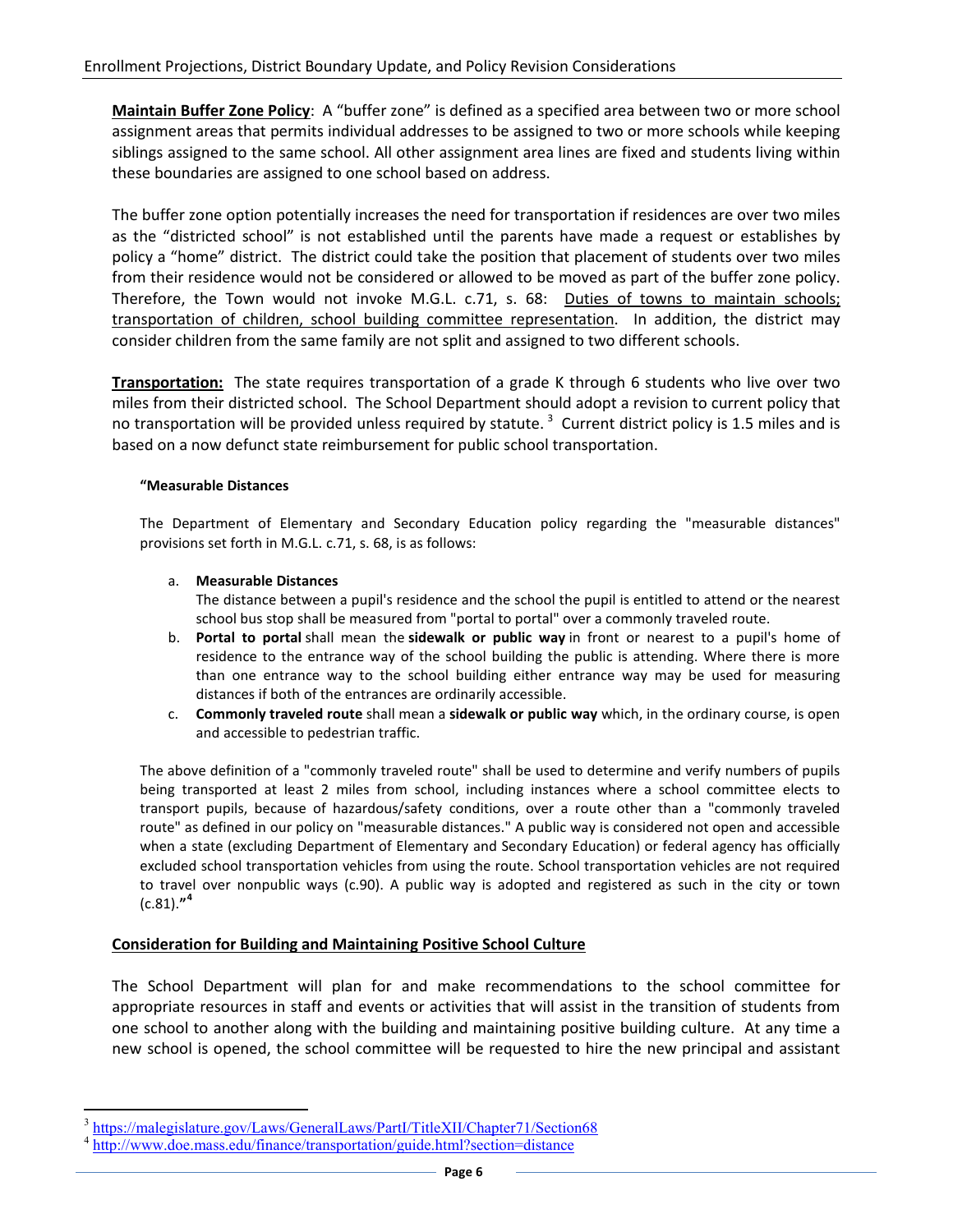principals and principal secretary up to one year in advance to prepare the building for opening and to begin building the school culture.

## **Legal References**

- M.G.L. 71:37C; 71:37D; 71:37I; 71:37J
- Board of Education Regulations Pertaining to Section 8 of Chapter 636 of the Acts of 1974, Regarding Magnet School Facilities and Magnet Educational Programs, adopted 2/25/75
- Board of Education Regulations Pursuant to Chapter 636 of the Acts of 1974, adopted 9/10/74
- Board of Education Regulations Pertaining to the Preparation of Racial Balance Plans which Involve Redistricting, adopted 4/24/73

### **Policy Revision Considerations**

The Enrollment Working Group from time to time may recommend to the Superintendent and the School Committee Policy Sub Committee revisions to the School Committee policy **J 1 d. Assignment of Students to Schools** (Appendix A), Transportation, or other policy that impacts the assignment or placement of students, and services required. The process for any recommended policy change is a public review process through the publicly posted School Committee Policy Sub Committee meetings and then up to three readings at publicly posted School Committee meetings. Also included is publicly posting the proposed policy on the district's website for easy review and access along with instructions for submitting questions or concerns by concerned citizens.

The specific process for changes in boundaries will also include a more informal but transparent process of either the Superintendent's Enrollment Working Group or a Superintendent's Redistricting Committee. The Redistricting process is an eighteen month to three-year process to

- 1. Assess boundaries,
- 2. Review potential changes with school leadership,
- 3. Review potential changes with parent community in open house format or other information gathering methods to collect feedback,
- 4. Submit recommendation to SC Policy Sub Committee for changes,
- 5. Up to three readings with the full School Committee, and
- 6. Time to inform and consult with impacted families and school employees at each stage.

#### **Enrollment Projections**

The district has been experiencing significant enrollment growth since 2005. Over 1500 students have been absorbed into the existing eight Kindergarten through  $8<sup>th</sup>$  Grade buildings. A total of 55 Classrooms were added through the use of an "Expand-in-Place" strategy since 2008 including but not limited to:

- 6 classrooms built at Heath;
- 4 classrooms built at Lawrence;
- 2 modular classrooms added at Baker;
- 11 BEEP classes moved out of K-8 buildings into leased commercial space;
- 4 classrooms in leased commercial space for Pierce;
- 1 brand new school will be built at Devotion to add 12 classrooms; and
- Expanded use of the buffer zones to maintain class size at desired levels.

The "Expand-in-Place" strategy has not addressed:

- A projected shortage of 27 to 30 classrooms across the district at the K-8 level;
- Undersized cafeterias are projected to result in all K-8 schools starting lunch before 10:30 a.m. (2 schools do this now, and 2 more start before 11.);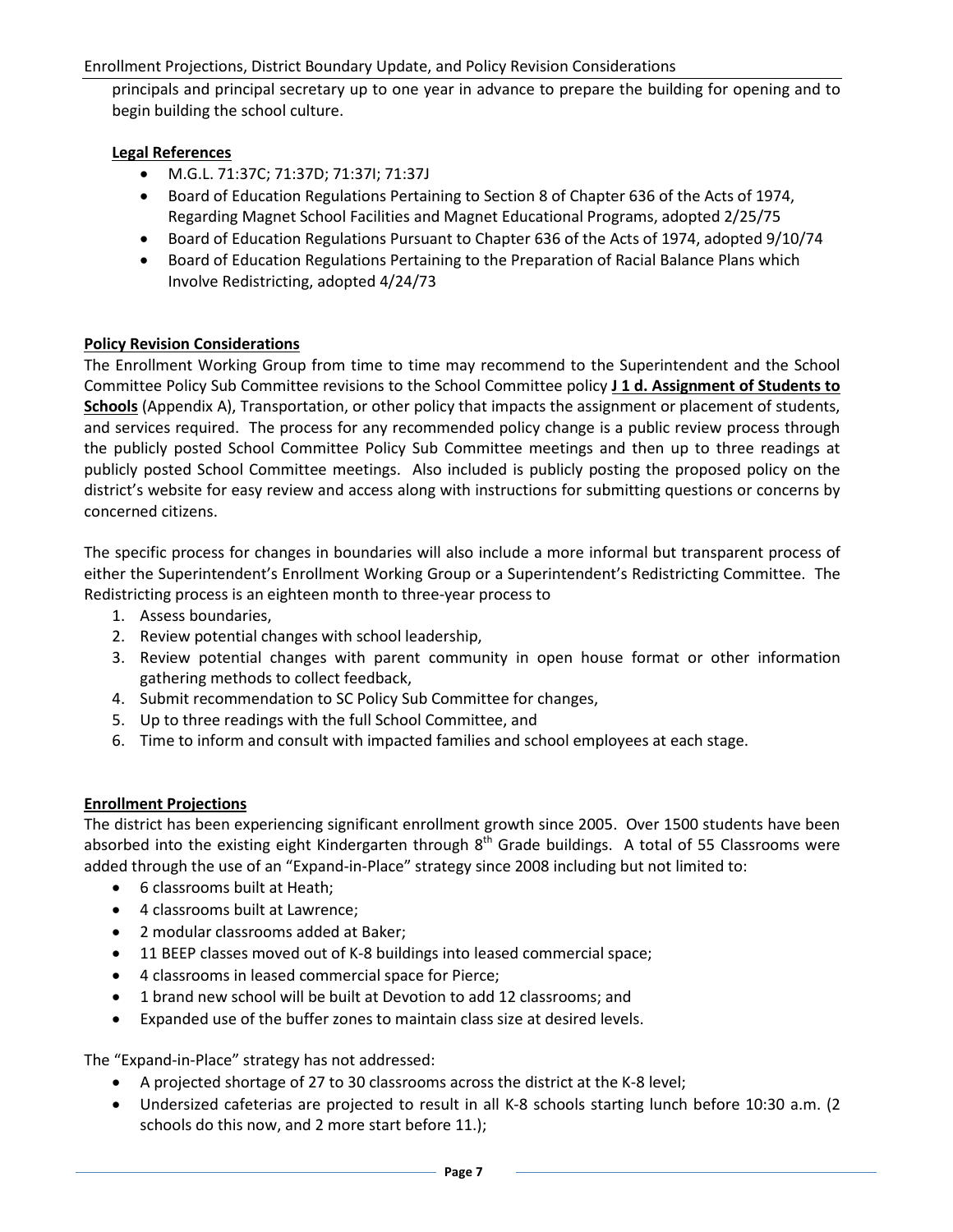- Inadequate core facilities such as gymnasiums and libraries will not be addressed;
- Expand the use of expensive, short-term solutions such as modular classes and rental space;
- Class sizes continue to increase; and
- Necessary realignment of district boundaries and buffer zones as students are traveling farther from their districted school.

The "Expand-in-Place" strategy has forced the district and the town to use the following options to mitigate classroom enrollment of over desired levels.

- Relocated administrative offices from school buildings into rental space;
- Created new classrooms by dividing larger ones;
- Converted hallways, locker rooms, and small rooms into substandard classroom spaces and administrative office space;
- Expanded and utilized buffer zones to distribute enrollment increases across all schools to balance overcrowding;
- Reclaimed classrooms dedicated to Extended Day and other programs resulting in a reduction of space available; and
- Spending \$1 million annually for rental space for classroom and administrative offices.

Future enrollment projections anticipate another 700 students in the next five years as birth trends and enrollment growth continue to be maintained at the same level as the last ten years. Appendix B provides a graphic forecast of the enrollment projection and the impact on class size as the district continues to grow in enrollment but not in physical space.

The enrollment projections are based on a cohort survival rate. The cohort survival rate includes in the base the experience of "build-by-right" activity over the last ten years. It also includes a total of 180 Students for known new developments at the time. Below is an update to what the Enrollment Working Group will be reviewing as part of future projections. Also included in Appendix B is an update to the developments that were used and the assumptions about the enrollment growth anticipated by the future occupancy of new residential units. As these newly filed developments come online for occupancy permits, the School, Assessors, and Planning Departments will use the same data set of students to compare methodologies. From time to time the enrollment estimates being used have not come from the same data set. All future projections will be based on the same data set of student enrollment using the certified DESE October 1 enrollment data. This should allow for a snap shot in time comparison of developments and what the yield of new students is year over year at the same time of year.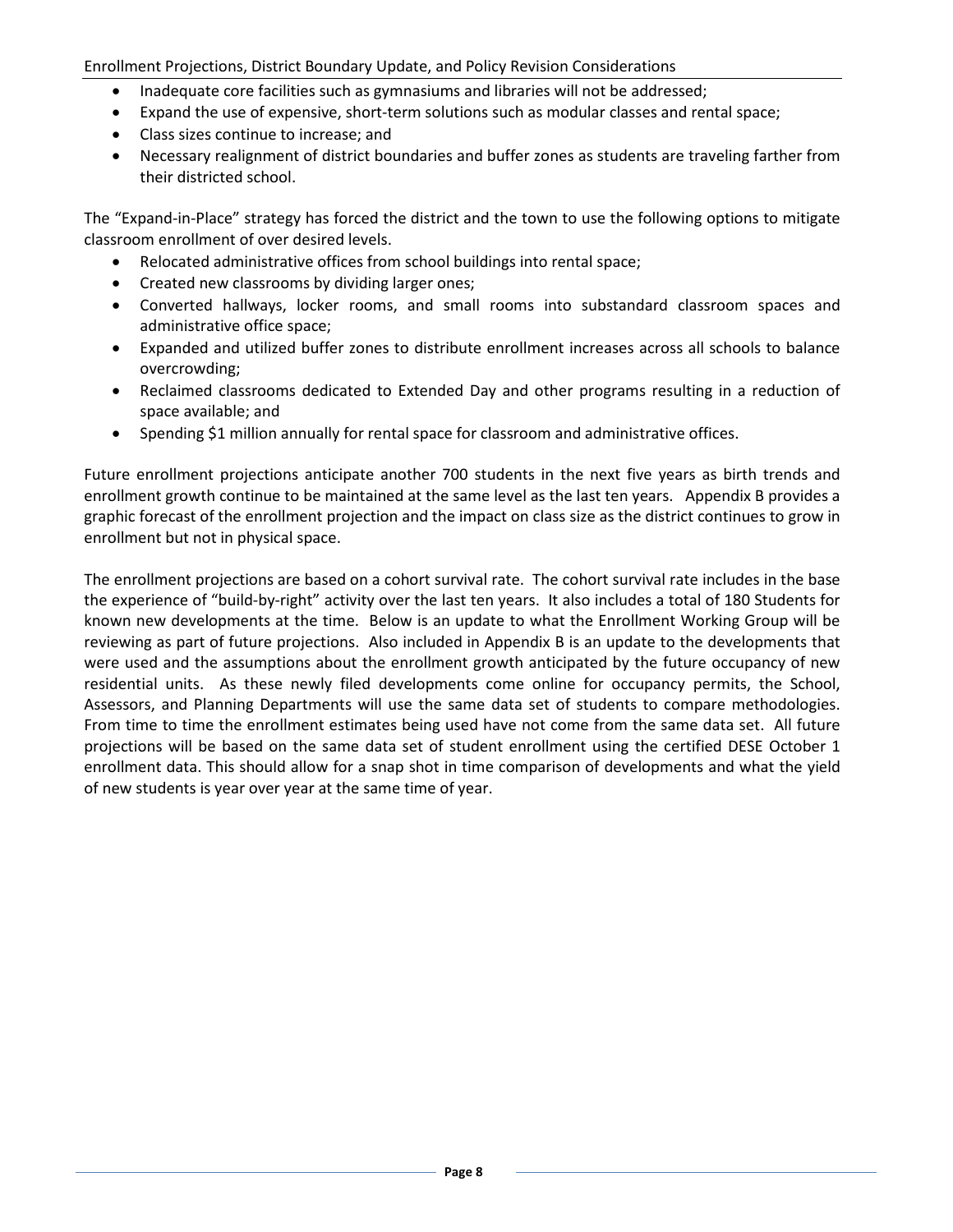#### *Appendix A*

# *Public Schools of Brookline*

**J 1 d. Assignment of Students to Schools:** Voted 10/6/81, #81-461; 5/7/84, #84-171; 5/11/93, #93-148; 6/7/01, #01-65, #01-66, #01-67; 6/14/01, #01-77; 2/7/02, #02-14; 3/25/04, #04-23 and #04-25; 3/15/12, #12-18; 2/14/13, #13-13; 3/12/15, #15-16)

### 1) **Open Enrollment**

Open enrollment is defined as a condition whereby a resident of the Town whose child does not reside in a specific elementary school district, may request admission to a school in that district.

While students have a right to attend the elementary school in the school district where they reside, the Brookline School Committee endorses a policy of open enrollment, subject to certain provisions set forth below which are designed to support the class size policies of the Public Schools of Brookline, to ensure even utilization of individual building resources and staff throughout the system, and to protect the educational wellbeing of the students. If a transfer is approved to one child in a family, there can be no guarantee that a sibling will be granted similar approval. Children of a resident who moves from one school district to another within the Town may be granted permission to remain in the former school district upon request to the Superintendent of Schools or his designee. The transportation of students to out-of-district schools shall be the responsibility of the student's family.

### 2) **Out of District Transfer Requests**

With respect to out-of-district transfer requests, the following will be considered:

- a) The class size in the school district of the applicant, and that in the school being requested;
- b) The overall crowding conditions and staff/pupil loads in the school district of the applicant and that in the school being requested; 3.
- c) The parents' reason for the request;
- d) The educational well-being of the student, including the opinions of the Principals of both schools and other staff members.

The Superintendent of Schools, based on a recommendation from the Office of Student Affairs, shall have the sole responsibility of deciding out-of-district transfer requests and the assignment of new families residing in buffer zones (see below), in accordance with School Committee policy.

#### **3) Buffer Zones**

# a) **Establishment of Buffer Zones**

In order to help mitigate overcrowding in a grade or school and/or help maintain balanced class sizes across our elementary schools, the School Committee may establish school attendance "buffer zones," i.e. addresses or groups of addresses on or near elementary school district boundaries from which new students may be assigned by the Superintendent or his/her designee to any of the immediate school districts.

While committed to neighborhood elementary schools, the School Committee believes buffer zones are a necessary component of any strategy to manage the impacts of enrollment growth because they provide the Superintendent greater flexibility to assign students to schools where space and resources afford the best possible education for those students.

#### b) **Family Preference & Sibling Assignment**

With respect to the assignment of new families residing in buffer zones:

(1) The preference of the family will be considered in making the initial assignment.